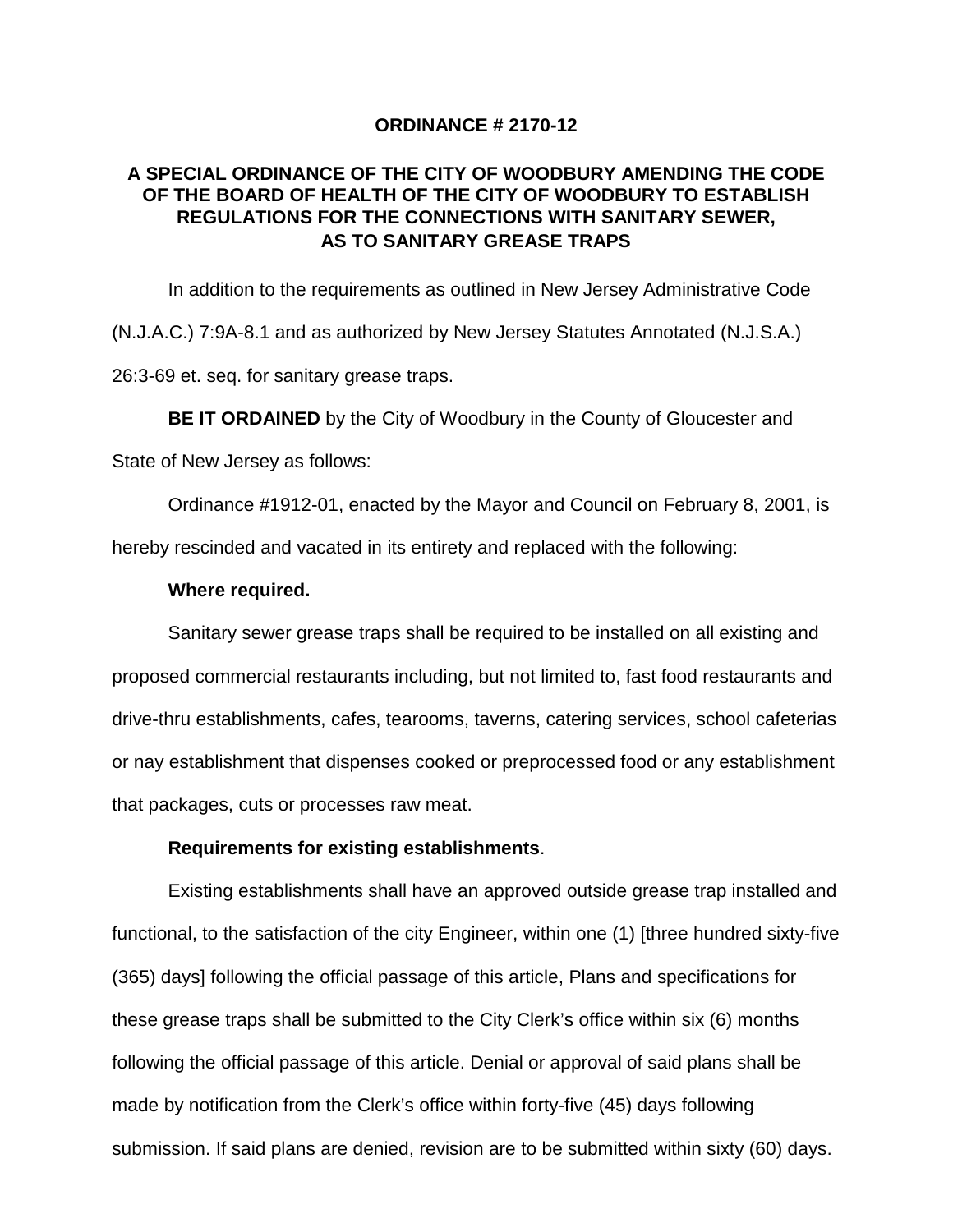#### **Requirements for new establishments**.

Before the issuance of any certification of occupancy by the City of Woodbury for any new food-dispensing establishment, there shall be installed and operational, to the satisfaction of the City Engineer, an outside grease trap conforming to the requirements of this article and pursuant to N.J.A.C. 7:9A-8.1. Before the issuance of any building permit by the City of Woodbury for any new food-dispensing establishment, there shall be shown on the approved development (site) plan an outside grease trap installation as approved by the City Engineer.

### **Trap Specifications.**

A. A grease trap shall be constructed pursuant to N.J.A.C. 7:9A-8.1 et. seq. and N.J.A.C. 7:9A-7.2. More specifically, the system and all its component parts shall be constructed and installed to conform in all details to the requirements set forth in the New Jersey Administrative Code and to the engineering design which has been approved by the Board of Health of the City of Woodbury. Departures from the approved design which become necessary due to circumstances which arise during construction and installation shall be approved by the design engineer and the Board of Health of the City of Woodbury in accordance with N.J.A.C. 7:9A-3.7 and shall meet or exceed the requirements of the New Jersey Administrative Code.

B. Offset clearances to other structures shall follow, as a minimum, the schedule established by the New Jersey Department of Environmental Protection for septic tanks; greater clearances, where necessary, shall be specified by the City Engineer.

C. Plans and specifications are to be drawn and designed by a New Jersey registered professional engineer. Four (4) copies of all design documents for review are to be submitted to the city Clerk's office. At the time of approval, a copy marked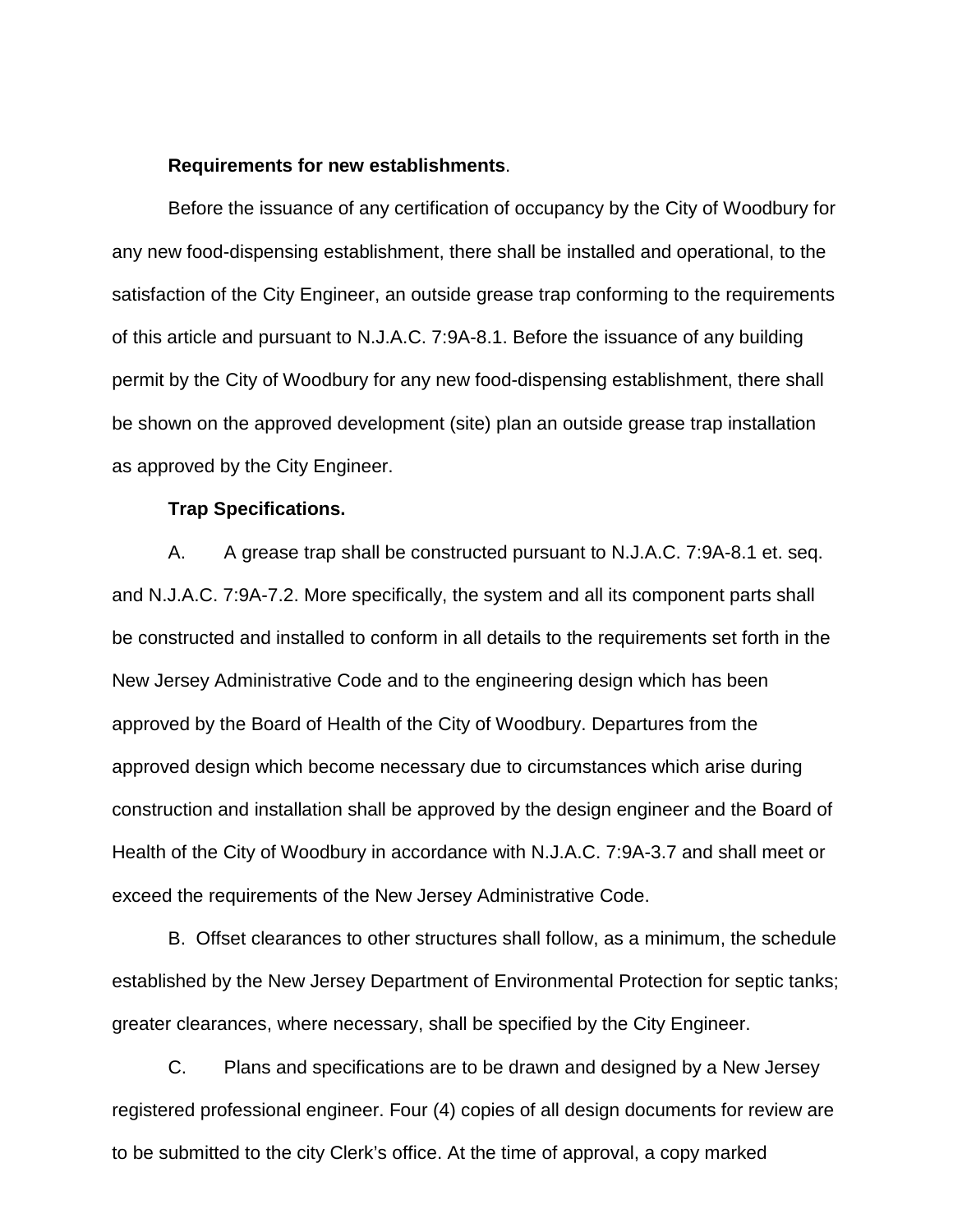"approved" and signed by the City Clerk, City Engineer and Water/Sewer Supervisor will be returned to the applicant with an approved permit.

## **Permits; Fees.**

A. Permit for operation. Permits for the operation of grease traps will be issued and will only be valid for a period of one (1) year.

B. Initial construction and operation permit. Application for a permit to construct a sanitary sewer grease trap for either an existing or proposed (new) fooddispensing establishment shall be made to the City Clerk's office on forms provided by that office. Permit fees to cover processing of application and engineering review and initial inspection shall be made as follows:

- 1. Permit processing fee as outlined in the City of Woodbury Fee Schedule.
- 2. Engineering review fee as outlined in the City of Woodbury Fee Schedule.

C. Application for a grease trap permit shall be made to the City Clerk's office eleven (11) months following the date of previous permit issuance. Provided that the applicant has satisfactorily complied with the provisions of this article and N.J.A.C. 7:9A-8.1. et. seq., a permit renewal will be issued within twenty (20) days from the date of application. Failure of the applicant to have satisfactorily complied with this article and N.J.A.C. 7:9A-8.1. et. seq. during the previous permit period will result in denial by the City of the sanitary sewer grease trap permit, and the applicant will be so notified by the City Clerk's office within twenty (20) days following the date of application.

D. Three (3) consecutive non-satisfactory reports filed in the Clerk's office by the city Inspector shall be construed as failure to comply with this article and N.J.A.C. 7:9A-8.1. et. seq. for the purposes of permit renewal.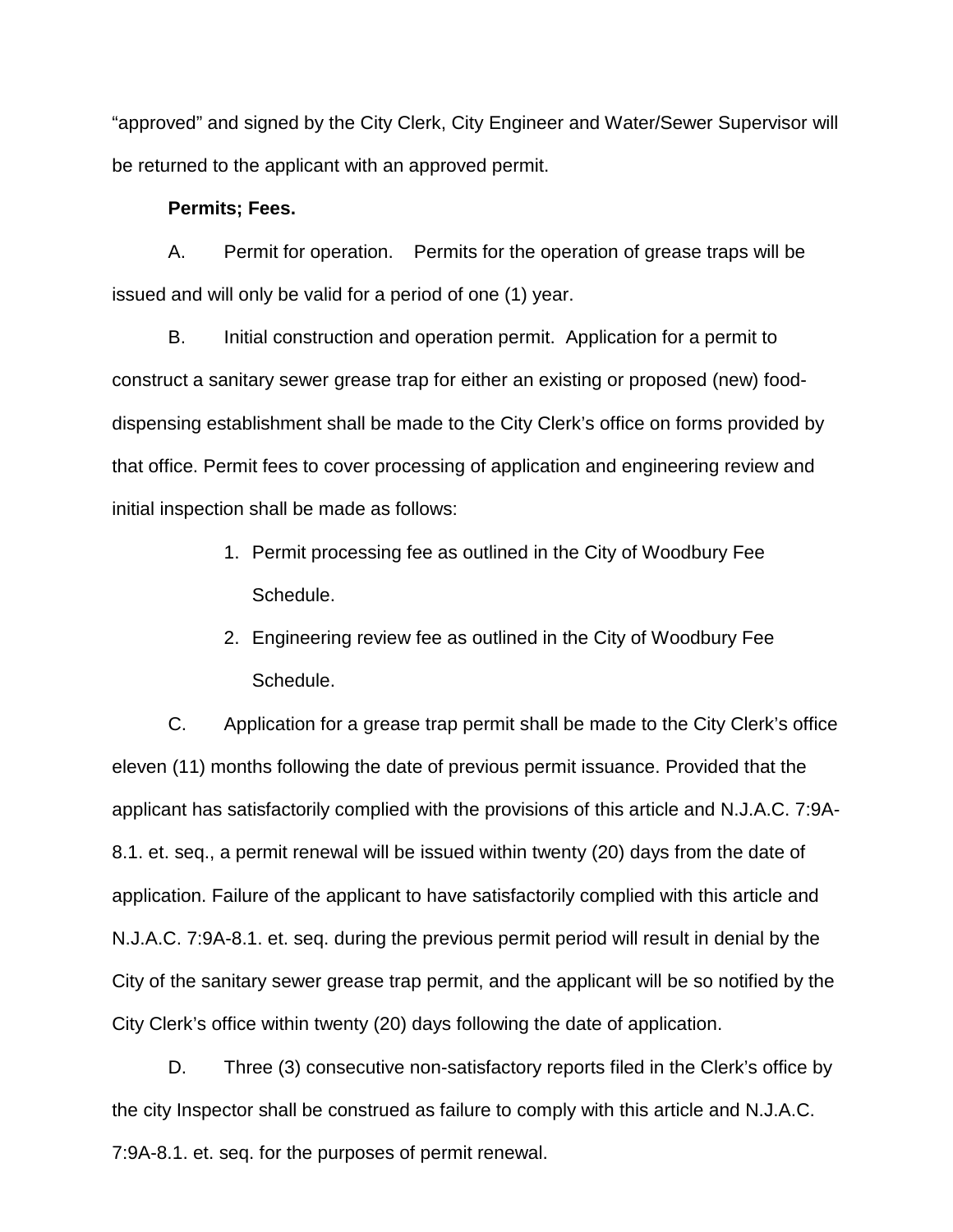- E. Application processing and municipal inspection fees shall be as follows:
	- 1. Permit processing fee as outlined in the City of Woodbury Fee Schedule.
	- 2. Municipal inspection fee as outlined in the City of Woodbury Fee Schedule.

F. Any commercial food-dispensing establishment required to have a sanitary sewer grease trap permit and operating without said permit shall be penalized an amount of three hundred dollars (\$300.00) per day for each day of operating past the time limits and schedules set forth in this article and N.J.A.C. 7:9A-8.1. et. seq.

G. Operation of food-dispensing business past the above ten (10) days without a valid permit will result in a closing of the sanitary sewer lateral leading from the place of business to the municipal sanitary sewer main located in the street or easement.

H. Any plumbing modification to existing food-dispensing establishments will incur the following:

> 1. Plumbing inspection fee as outlined in the City of Woodbury Fee **Schedule**

I. All fees outlined above must be paid at the time the applicant makes application to the City Clerk's office. Said fees will be held in Escrow.

# **Inspection.**

Inspection of the approved grease trap installation, following the initial inspection by the City Engineer, shall be conducted by the city on a random and/or periodic basis, each inspection to be followed by an inspections report to be forwarded and filed in the City Clerk's office.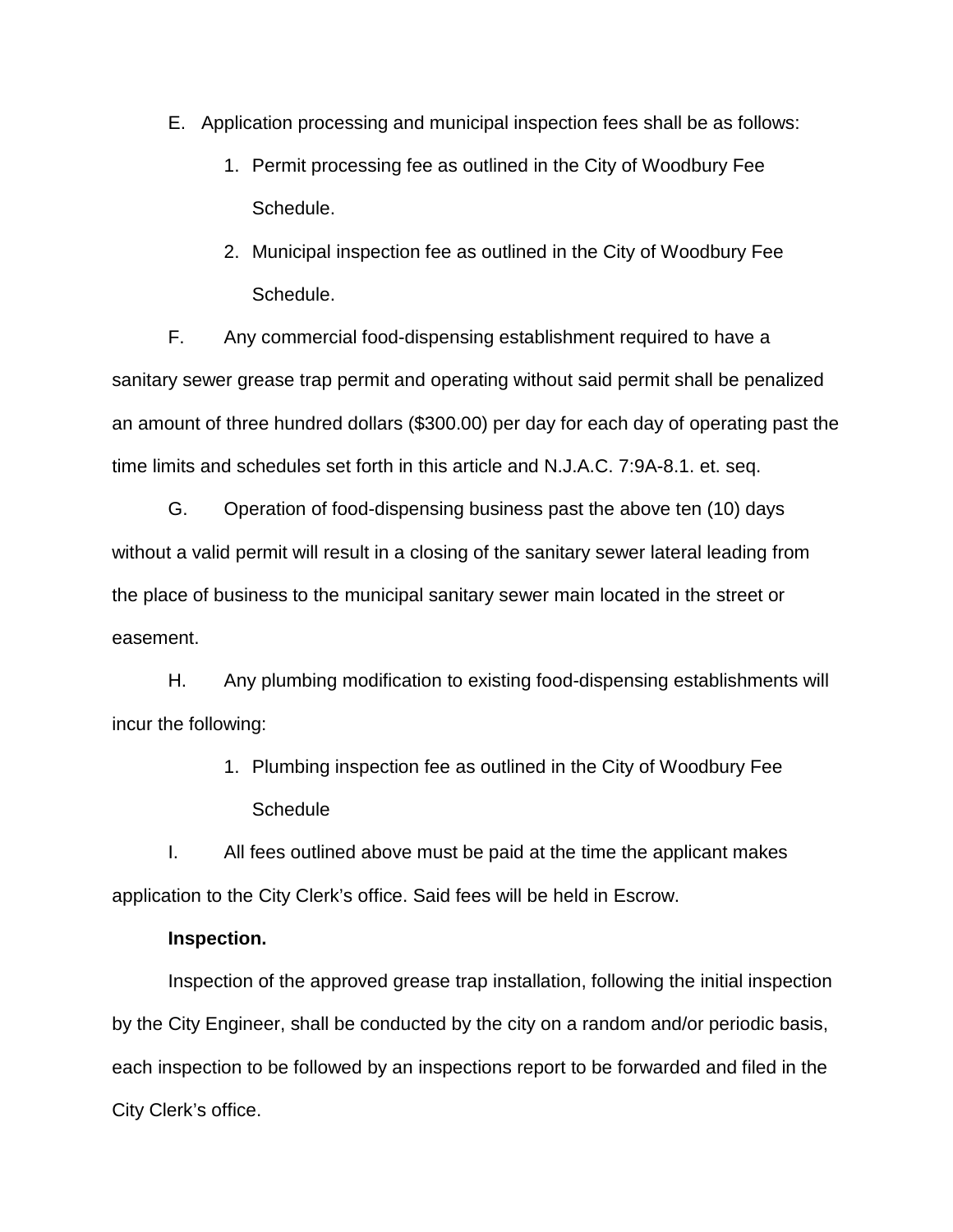### **Maintenance.**

The approved grease traps shall be cleaned out a minimum of once every ninety (90) days. Validation of the routine cleaning shall be done on forms supplied and available at the City Clerk's office, said forms to be completed and forwarded to the Clerk's office within five )5) days following the cleaning of the grease trap. Failure to comply with the above time schedule for submission of forms validating periodic [ninety (90) days maximum] grease trap cleaning shall result in a penalty of one hundred dollars (\$100.00) per day for thirty (30) days commencing on the  $95<sup>th</sup>$  day. Failure to comply shall result in a closing of the sanitary sewer lateral leading from the place of business to the municipal sanitary sewer main located in the street or easement. Should inspection reveal that the grease traps require more frequent cleaning than the minimum ninety-day period, the particular commercial operation shall be notified by the Clerk's office of a more stringent cleaning schedule requirement.

#### **Liability for costs.**

Upon determination that the City has or will incur direct costs in the maintenance, repair, replacement, rehabilitation or modification of it's sanitary sewer mains, laterals, manholes or appurtenances as a result of the failure of any property owner to maintain, repair, operate or establish a grease trap contemplated within this ordinance and N.J.A.C. 7:9A-8.1. et. seq., the City shall assess such property owner all such direct costs incurred or anticipated by the City by reason thereof including, but not limited to, all costs of contractors, employee wages, equipment rental value, insurances, administrative expenses, professional expenses, legal expenses and all legal expenses incurred in enforcement of this ordinance and N.J.A.C. 7:9A-8.1. et. seq. This provision shall be enforceable by the City by an action, at law or equity, in the Superior Court of New Jersey.